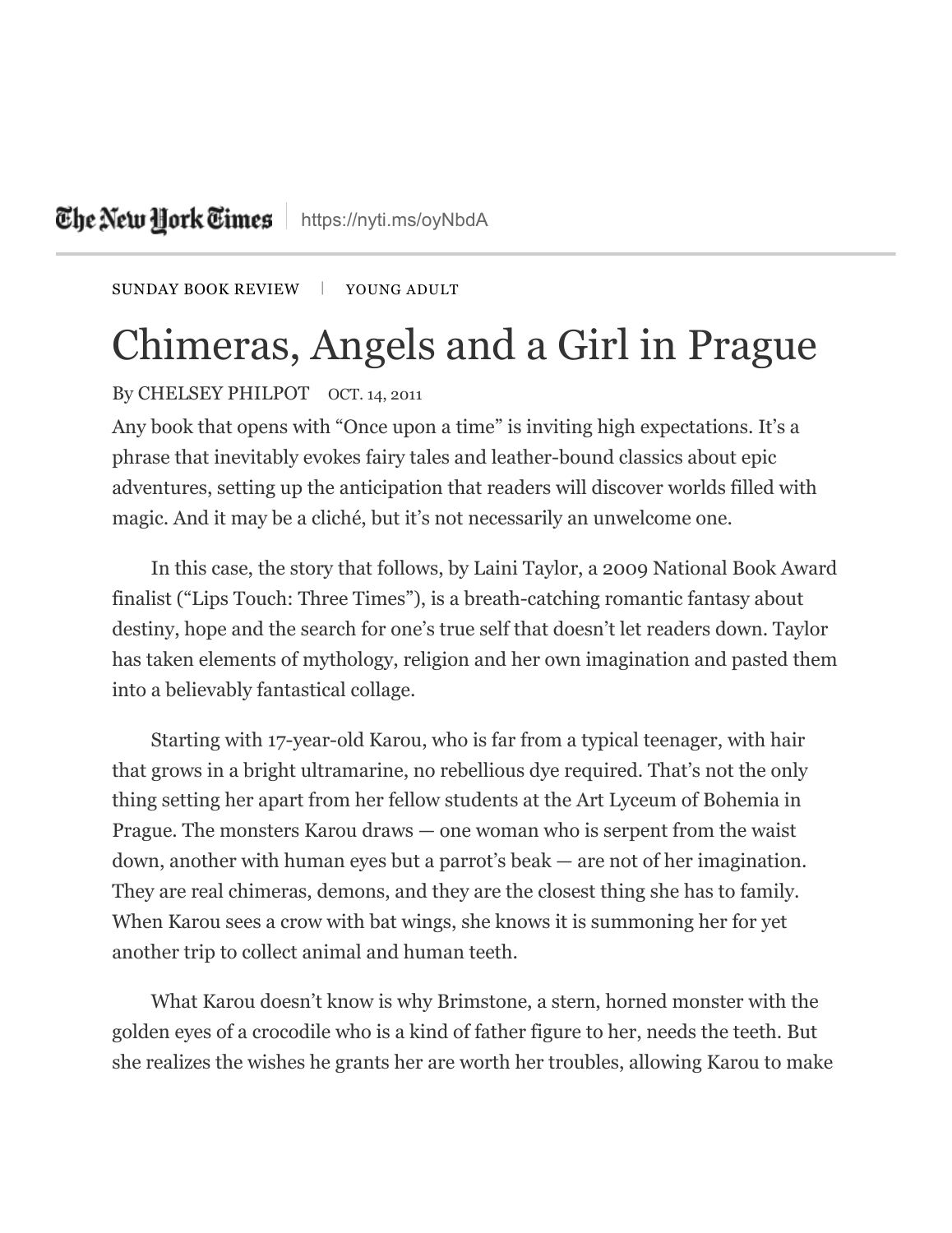her ex-boyfriend itch in unmentionable places, eradicate her own pimples and cause a rival's eyebrows to grow unattractively bushy.

The teeth-collecting mystery is one of many in Karou's life. Why does she have hamsa tattoos on the palms of her hands? Why does she feel so desperately lost and lonely? And why can't she shake the feeling that there is "another life she was meant to be living?"

Just as she did in her story collection, "Lips Touch: Three Times," Taylor who, like her protagonist, is an artist with an unnatural hair color, bright pink tackles themes of longing and self-actualization with a sympathetic understanding of her audience. Who as a teenager didn't feel like a chimera, a mix of seemingly disparate parts forming an uncertain self?

As Karou runs Brimstone's increasingly frantic errands, traveling between magic portals to a black-market auction in Paris and a bazaar in Marrakesh, beautiful winged beings around the globe are burning black handprints into the portal doors, marking them for reasons that soon become violently apparent.

Enter the love interest. Akiva is a seraph, an angel, and an attractive one. "*Oh*, thought Karou, staring at him. *Oh*. Angel indeed." She is immediately drawn to him: "He was the most beautiful thing Karou had ever seen. Her first thought, incongruous but overpowering, was to memorize him so she could draw him later." Akiva, likewise, finds himself captivated by Karou even though he knows she works for the chimera, the seraphim's enemies in a longstanding war. The first time they meet he nearly kills her. The second time, she him.

After a series of supernatural fires causes Karou's world to collapse, her pull toward Akiva and his toward her feel powerful enough to be destiny. Each kiss is given the importance of Paris's lips meeting those of Helen of Troy. "This new thing that sprang up between them, it was . . . *astral*. It reshaped the air, and it was *in* her, too — a warming and softening, a *pull* — and for that moment, her hands in his, Karou felt as powerless as starlight tugged toward the sun in the huge, strange warp of space." (Ah, teenagers.) And as with the lovers whose romance launched a war, love between the blue-haired girl and the angel is fraught.